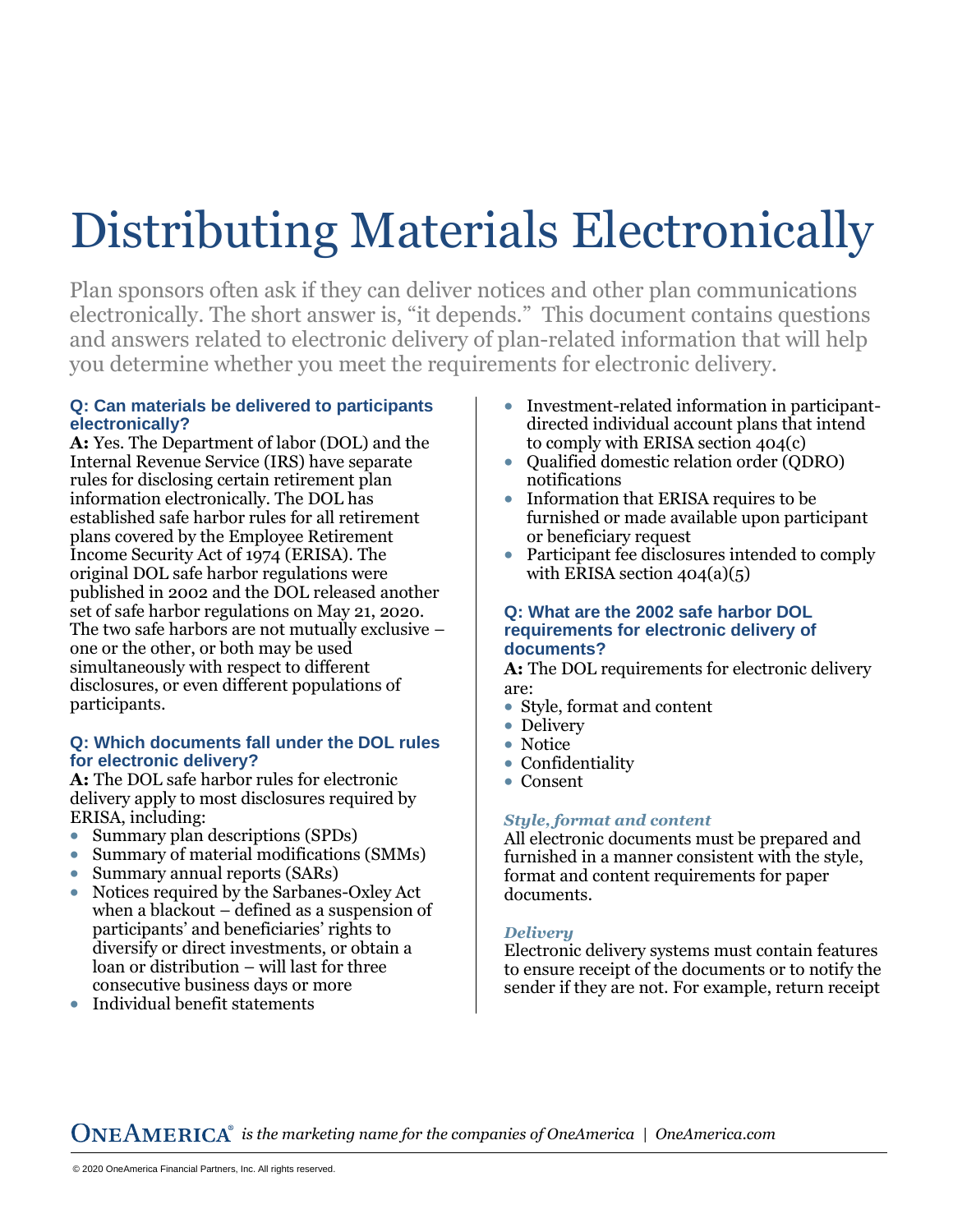or notice of undelivered or undeliverable emails. Periodic reviews or survey confirming that documents were received should be conducted. In order to provide plan documents via a company website, the website home page must display a prominent link to the areas with plan information.

## *Notice*

At the time the document is furnished, plan administrators must inform recipients of the significance of the documents provided electronically and must notify them that a paper version of the document is available upon request. Plan administrators must provide paper copies of electronically-transmitted documents to participants and beneficiaries who request them.

## *Confidentiality*

Electronic delivery systems must protect the confidentiality of personal account and benefit information. These systems must prevent unauthorized receipt of or access to confidential information.

#### *Consent*

The DOL's safe harbor rules for electronic delivery of documents divide recipients into two groups.

The first group includes participants who have the ability to effectively access documents furnished in electronic form at any location where the participants are reasonably expected to perform their duties as employees if access to the employer's or plan sponsor's electronic information system is an integral part of those duties. Consent from these participants is not required.

The second group includes other participants, beneficiaries and anyone else entitled to documents under ERISA, including, but not limited to, alternate payees.

## **Q: What are the consent requirements for the second group?**

**A:** Prior to consenting, they must be provided, in electronic or non-electronic form, a clear and conspicuous statement that indicates:

- The types of documents to which the consent would apply
- That consent can be withdrawn at any time without charge
- The procedures for withdrawing consent and for updating their address for receipt of electronically furnished documents or other information
- The right to request and obtain a paper version of an electronically furnished document, including whether the paper version will be provided free of charge (a paper version of the SPD and/or SMM must be provided free of charge)
- Any hardware and software requirements for accessing and retaining the documents

They must affirmatively consent, in electronic or non-electronic form, to receiving documents through electronic media and have not withdrawn such consent.

If the information is going to be furnished through the internet or other electronic communication network, they must affirmatively consent or confirm consent electronically, in a manner that reasonably demonstrates their ability to access information in the electronic form that will be used to provide the document and has provided an address for the receipt of electronically furnished documents.

After they consent, if a change in hardware or software requirements needed to access or retai n the electronic documents creates a material risk that they will be unable to access or retain electronically furnished documents, they:

- Must be provided with a statement of the revised hardware or software requirements for access to and retention of electronically furnished documents
- Must be given the right to withdraw consent without charge and without the imposition of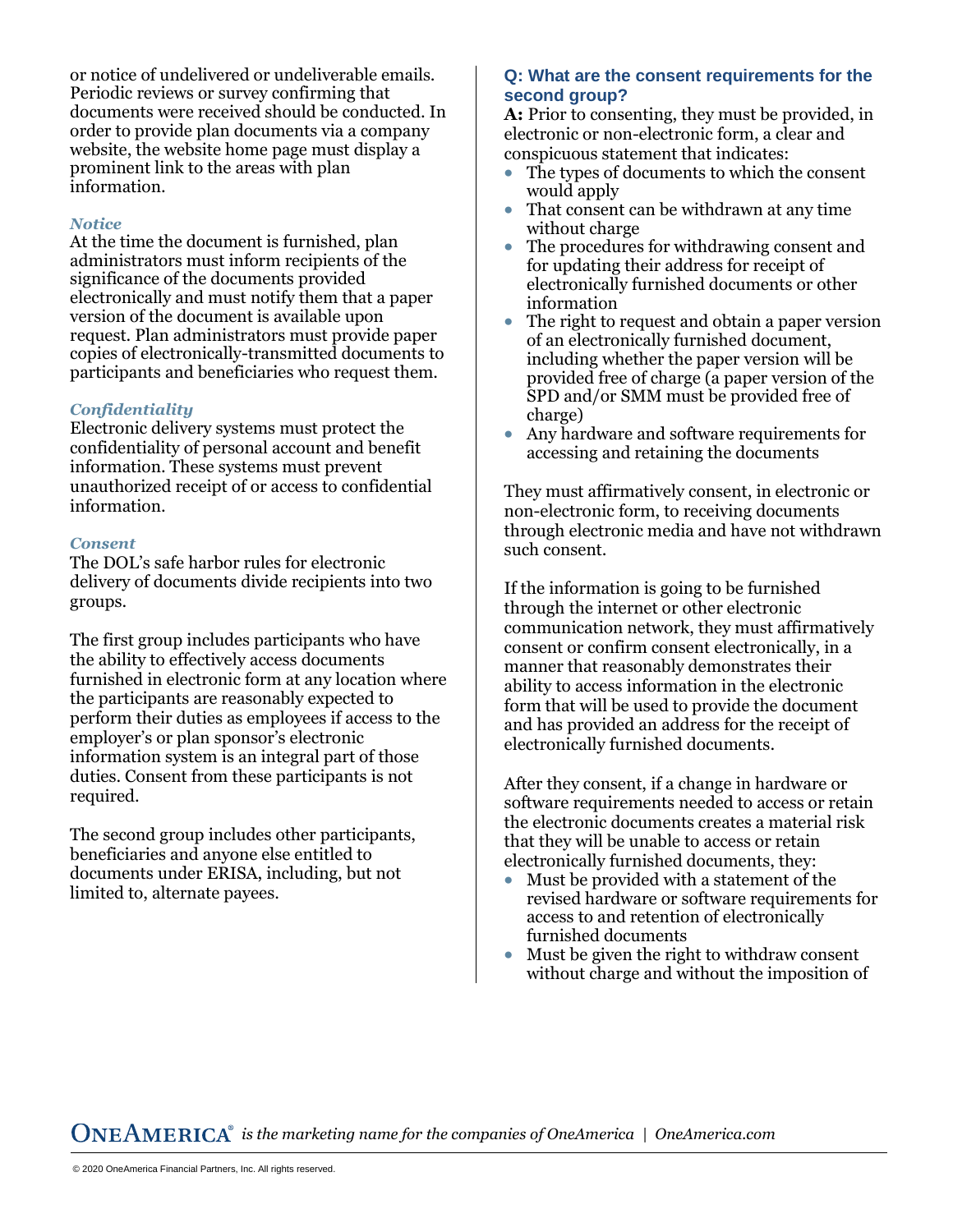any condition or consequence that was not disclosed at the time of the initial consent

• Must again consent, in accordance with the requirements described above, to the receipt of documents through electronic media

## **Q: What are the 2020 DOL requirements for electronic delivery of documents?**

**A:** The 2020 DOL requirements for electronic delivery allow a plan sponsor to deliver materials by posting to a website or sending documents as an attachment to an email. The 2020 rules are similar to the 2002 rules in terms of:

- Style, format and content
- Delivery
- Confidentiality

The regulations differ in terms of:

- Notice
- Consent

## *Notice*

An initial "notice" indicating that the plan will select as a default electronic delivery of required disclosure must be given in paper form:

- This initial notice must be provided to all existing employees who will receive electronic notices, and all new hires (before any notices to them are due)
- This initial notice must be clear and concise. indicate the electronic address that will be used, contain instructions on how to access the covered documents and provide directions for individuals to "opt-out" (i.e., globally) of electronic delivery of notices and the right to receive free of charge a paper copy of the covered documents

If using the "notice and access" approach, a subsequent notice (NOIA) must be delivered electronically to each employee prior to the due date for their receipt of any covered document. The NOIA can only contain the following (items in quotes that specific language must be used):

• A prominent title, subject line or legend indicating "Disclosure about Your Retirement Plan"

- A statement that reads "Important information about your retirement plan is available. Please review this information."
- A list of the covered documents by name or a brief description if not self-evident by name
- The telephone number to contact the Plan Administrator or other designated representative of the plan
- The website address with instructions on how to access the covered documents or a direct hyperlink to the covered documents
- Disclosures posted on the website must remain until (at least) they are superseded by a subsequent (annual) disclosure. Event-driven disclosures (e.g., blackout notices) must remain until after the expiration of the event.

#### *Consent*

The 2020 disclosure rules provide an "opt-out" option as opposed to the 2002 rule that provides for "opt-in".

The following requirements apply to both methods of electronic delivery (i.e., posting to a website and email) and to all those entitled to receive disclosures, including terminated employees.

- A statement of the right to receive free of charge a paper copy of the particular disclosure referenced in this notice and an explanation of the process to do so
- A statement of how to "globally opt-out" of electronic delivery of future notices

## **Q: Which documents fall under the IRS rules for electronic delivery?**

**A:** The IRS requirements for electronic delivery apply to:

- Notices of distribution choices and the participant's right to defer distributions of vested benefits of more than \$5,000 until normal retirement age
- Notices explaining a participant's right to elect a direct rollover to another retirement plan or an IRA and the tax effects of that rollover, as well as tax rules applicable to other distribution options available
- Notices of a participant's right to waive incom e tax withholding on certain distributions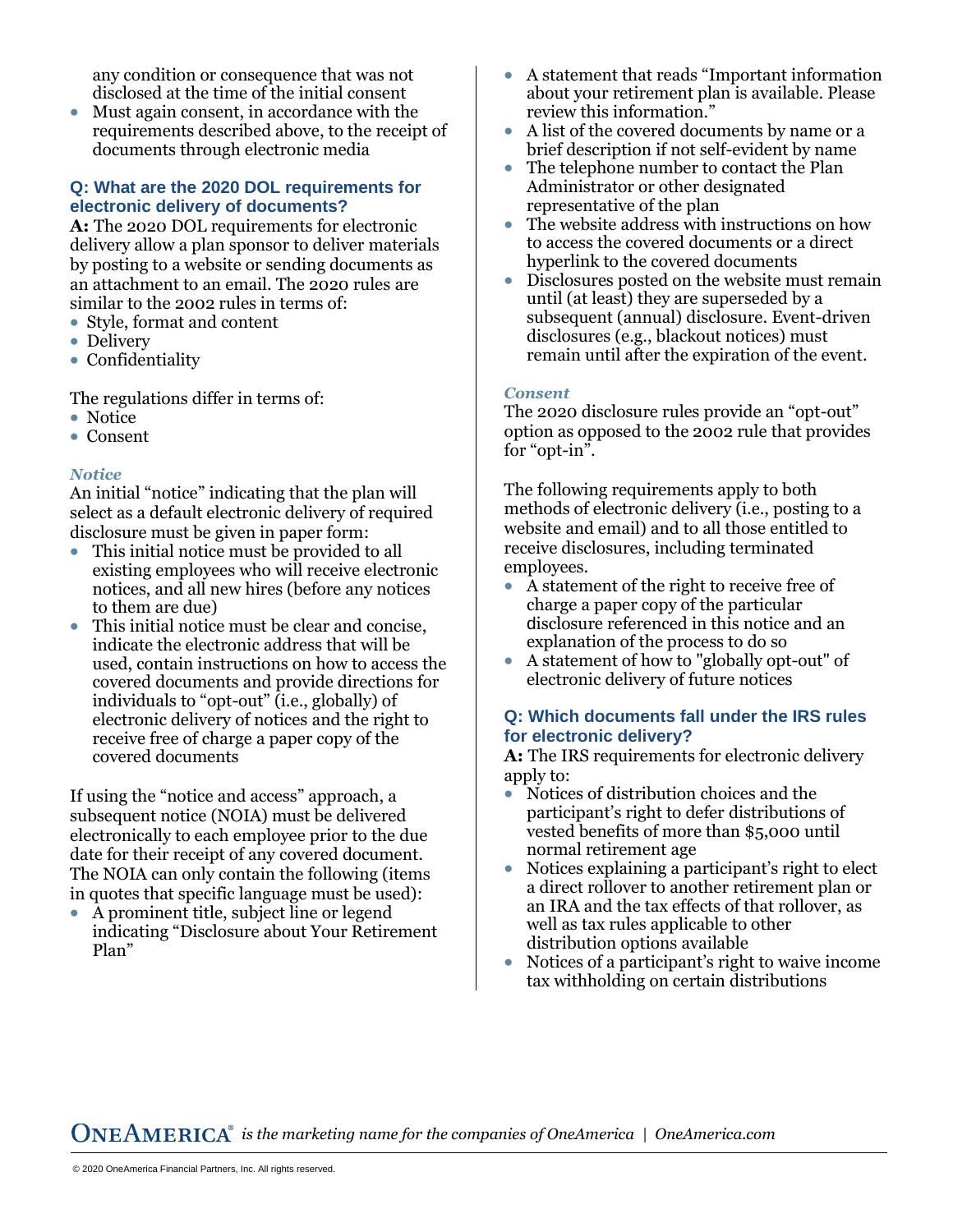plan notices

• Safe harbor 401(k) notices

consists of:<br>• The timi

met

reference

describes:

**electronic delivery of notices?** 

written paper document

needed to access the notice

applicable notices to participants.

*Consumer Consent Method* 

**Q: What are the IRS requirements for** 

**A:** The IRS requirement for electronic delivery

• The electronic system must be designed to

• The electronic system must alert the participant of the significance of the information and provide any instructions

• The timing and content rules that otherwise apply to the notice, election or consent must be

provide the information in a manner that is no less understandable than if provided on a

• The electronic record of an applicable notice or participant election must be retained so that it

can be accurately reproduced for later

The IRS permits two methods of providing

Under this method, the plan must provide the participant with a disclosure statement that

• The scope of the consent – whether the consent to receive a notice electronically applies only to that notice or to the other notices that will be distributed while the person is a participant. For example, it would have to explain whether the consent will apply just to the safe harbor notice or to all future

• The participant's right to request to receive a paper copy of the notice, plus any fees for receiving paper • The hardware and software requirements for

• The participant's right to withdraw consent to

receive the notice electronically

- accessing the notice for updating information to contact the participant electronically
- Procedures for updating information to contact the participant electronically
- The participant must then consent to receive the notice electronically before the plan provides the notice. This consent must either:
	- Be made electronically in a way that demonstrates the participant can access the notice in the electronic form that will be used to provide the notice
	- Be made using a written paper document, but only if the participant then confirms his or her consent electronically in a way that demonstrates the participant can access the notice in the electronic form used to provide it.

The consent may not be provided verbally.

# *Consumer Credit Exemption Method*

Under this method, affirmative consent from the participant is not required, provided that the participant is "effectively able" to access the notice electronically. The plan must inform the participant that a paper version of the notice will be provided at no charge upon request.

### **Conclusion**

As you can see, electronic delivery of notices, reports and documents involves more than sending an email to a participant with an attachment. Please ensure that you have adequate procedures and processes in place to ensure you satisfy these requirements.

Learn more at **<www.oneamerica.com>**